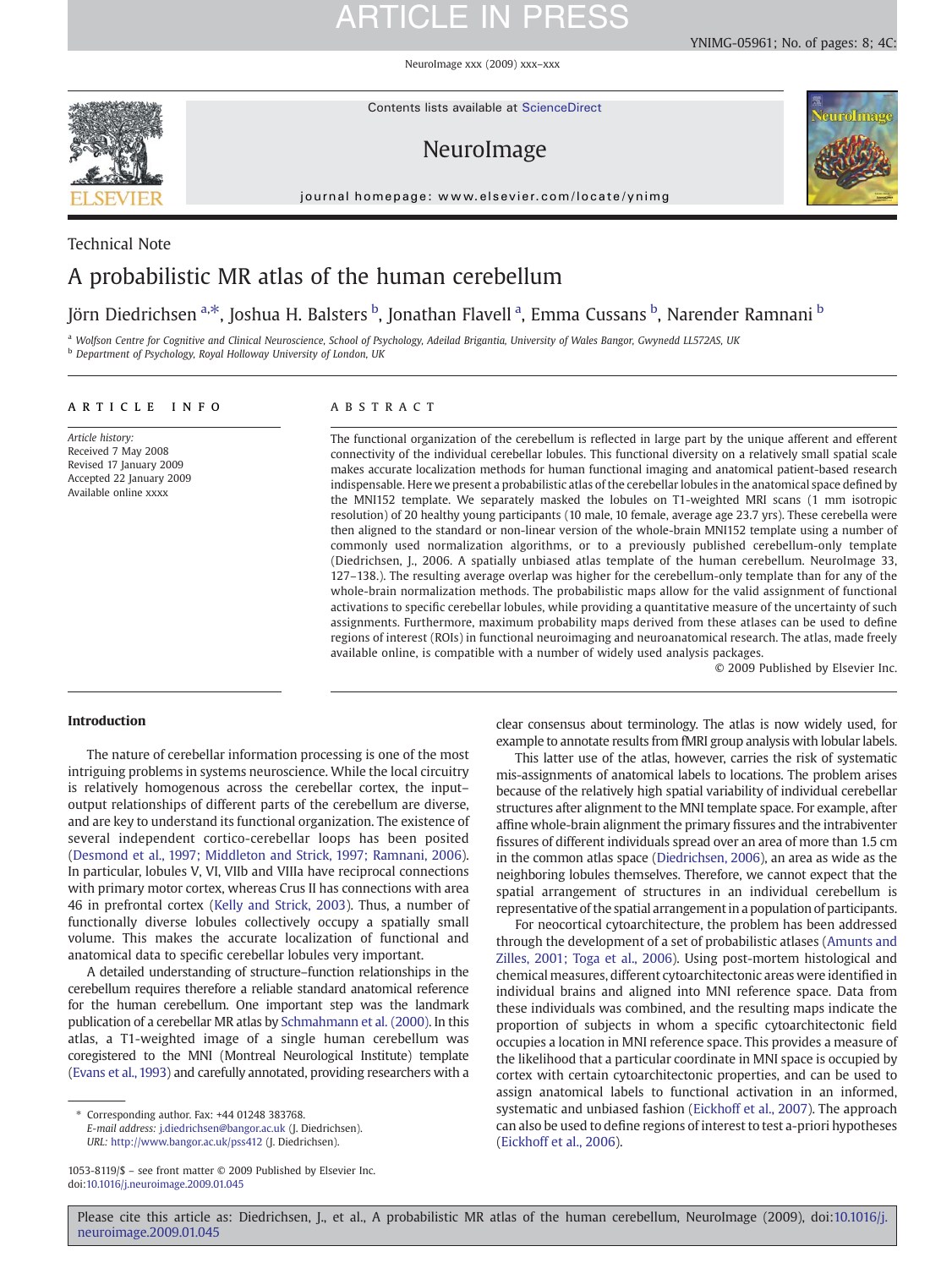2 J. Diedrichsen et al. / NeuroImage xxx (2009) xxx–xxx

Given the usefulness of probabilistic approaches to the anatomy of the neocortex, we thought to develop a similar tool for the human cerebellum. However, in the cerebellum a cyto-architectonic approach is not possible, as the local circuitry is homogenous, and we currently do not have reliable techniques to map the connectivity of the human cerebellum. Therefore, macro-anatomy currently provides the best source of information for classifying functionally distinct regions of the cerebellar cortex. In favor of a macro-anatomical approach is also that the subdivision of the cerebellar cortex into 10 lobules is relative invariant across normal healthy individuals and even across a range of mammalian species. Despite this invariance, there is inter-subject spatial variability in the ways that individual lobules occupy MNI reference space after registration. Here, we create a probabilistic representation of each of the cerebellar lobules and quantify this spatial variability.

In the development of probabilistic atlases, the choice of method used for registration or normalization of individual anatomies to the reference template is important. The spatial resolution of the normalization algorithm, the choice of reference template, and the involved preprocessing of the anatomical data will all influence the spatial variances of structures in reference space. Different normalization methods can potentially also lead to differences in the average location of structures in reference space, even if the same reference template is used. It is therefore important that the normalization method used to analyze the data matches as closely as possible the normalization method that is used to generate the atlas. To improve cerebellar alignment, we have recently developed a high-resolution template of the cerebellum and brainstem (SUIT, [Diedrichsen, 2006\)](#page-6-0) that considerably improves overlap compared to current whole-brain normalization methods. While the probabilistic atlas allows for the highest confidence of lobular assignments when using SUIT normalization, we also generated the atlas using a range of commonly used whole-brain normalization methods.

### Methods

### Participants

The structural images of twenty neurologically normal, healthy right-handed participants were used. There were ten male and ten female subjects, with ages ranging from 19 to 27, average 23.7 yrs. The racial composition of the sample reflects the diversity typical for fMRI studies with volunteers drawn from a University population: The sample included participants with Caucasian (14), East Asian (3), Indian (2), and African (1) racial origin. Structural images were acquired as part of two different studies, one approved by the Royal Holloway University of London Psychology Department Ethics Committee, one approved by the Ethics committee of Johns Hopkins Medical School. All participants gave written informed consent for their data to be reused.

### Image acquisition

Ten participants were scanned using the 3 T Siemens Trio MRI scanner based at Royal Holloway University of London, UK. The other ten images were acquired on a 3 T Philips Intera system at Johns Hopkins Medical School, Maryland, US. All images were acquired using a T1 MPRAGE sequence with a voxel size of  $1 \text{ mm}^3$ , lasting approximately 5 min. All 20 participants are different from those used for the generation of the SUIT atlas ([Diedrichsen, 2006\)](#page-6-0).

### Anatomy and parcellation

As a first step, we used an automatic algorithm (published as a SPM toolbox, [Diedrichsen, 2006\)](#page-6-0) to isolate the cerebellum from the surrounding tissue. This algorithm is based on a segmentation of voxels according to tissue types (white matter, gray matter, csf) using a probabilistic segmentation method (SPM5, [Ashburner and Friston,](#page-6-0) [2005](#page-6-0)). Subsequently, cerebellar gray and white matter is separated from the cerebral gray and white matter using Bayesian inference.

On the individual anatomical scans we identified the cerebellar fissures (intraculminate, primary, superior posterior, horizontal, ansoparamedian, prebiventer, intrabiventer, secondary and posterolateral), using the labeled anatomical reference brain ([Schmahmann](#page-7-0) [et al., 2000\)](#page-7-0). We started on the mid-saggital slice on which many anatomical landmarks are easily distinguishable, and then followed the fissures laterally. Based on these fissures, we created mask images for each lobule, with a value of one assigned to voxels that occupied lobular territory, while all other voxels were assigned a value of zero. Masking was conducted in FSLview ([www.fmrib.ox.ac.uk/fsl\)](http://www.fmrib.ox.ac.uk/fsl) by drawing over anatomical T1 scans of the cerebellum. We grouped lobules I–IV into a single mask, and created separate masks for lobules V, VI, Crus I, Crus II, VIIb, VIIIa, VIIIb, IX, and X. The masks were then separated into the vermal, left, and right hemispheric part. The vermis was only defined for lobules VI–X, because in the anterior lobe the vermis does not have a clear anatomical boundary that separates it from the hemispheres [\(Schmahmann et al., 2000](#page-7-0)). The left and right hemispheres of the anterior lobe were divided along the midline. The resulting masks defined 28 compartments of the cerebellum. Coronal and horizontal views were used to validate and refine the assignment of individual voxels to lobules. Generation of the masks was refined until a consensus between the authors was reached.

Note that in the article we use the term lobule X to refer to both hemispheric and vermal part. Accordingly, we also use the term Crus I, to refer to Crus I proper plus its corresponding vermal component VIIaf, and the term Crus II to refer to Crus II plus its vermal component VIIat.

#### Normalization

To bring the lobular maps into a common reference space, we used six different normalization methods. These algorithms differed on three important factors: First, the spatial transformations allowed for different degrees of flexibility, varying from 12-parameter affine transformations to high-dimensional nonlinear transformations with a spatial resolution of up to 1 cm. Secondly, different methods employed varying degrees of tissue segmentation before or during normalization, including skull stripping (FLIRT), segmentation of white and gray matter (SPM segmentation), or cerebellar isolation (SUIT). Tissue segmentation reduces the influence of extra-cerebellar structures onto the normalization. Finally, different reference templates can be used. The most commonly used template, the standard MNI152, was generated by averaging 152 anatomical scans after correcting for overall brain size and orientation ([Evans et al., 1993\)](#page-7-0). This template provides very little anatomical detail on the cerebellum. To amend this situation, we have developed a high-resolution atlas template of the cerebellum by normalizing individual cerebella non-linearly to each other, before averaging them [\(Diedrichsen, 2006\)](#page-6-0), resulting in a template with much better anatomical detail. Recently, the same technique has been applied to the whole brain, resulting in a new, non-linear version of the MNI152 template.

The following techniques were used:

- (1) Affine: 12-parameter affine registration to the standard MNI152 template, without skull stripping using SPM5.
- (2) FLIRT: 12-parameter affine registration to the nonlinear version of the MNI152 template, 2 mm, brain-only template using FLIRT ([Jenkinson et al., 2002](#page-7-0)), which is part of the FSL-package ([Smith et](#page-7-0) [al., 2004\)](#page-7-0). Anatomical images were skull-stripped before normalization.
- (3) SPM2/5: Non-linear normalization without segmentation to the standard MNI152 template using cosine basis functions, after initial affine registration ([Ashburner and Friston, 1999\)](#page-6-0). This is the

Please cite this article as: Diedrichsen, J., et al., A probabilistic MR atlas of the human cerebellum, NeuroImage (2009), doi[:10.1016/j.](http://dx.doi.org/10.1016/j.neuroimage.2009.01.045) [neuroimage.2009.01.045](http://dx.doi.org/10.1016/j.neuroimage.2009.01.045)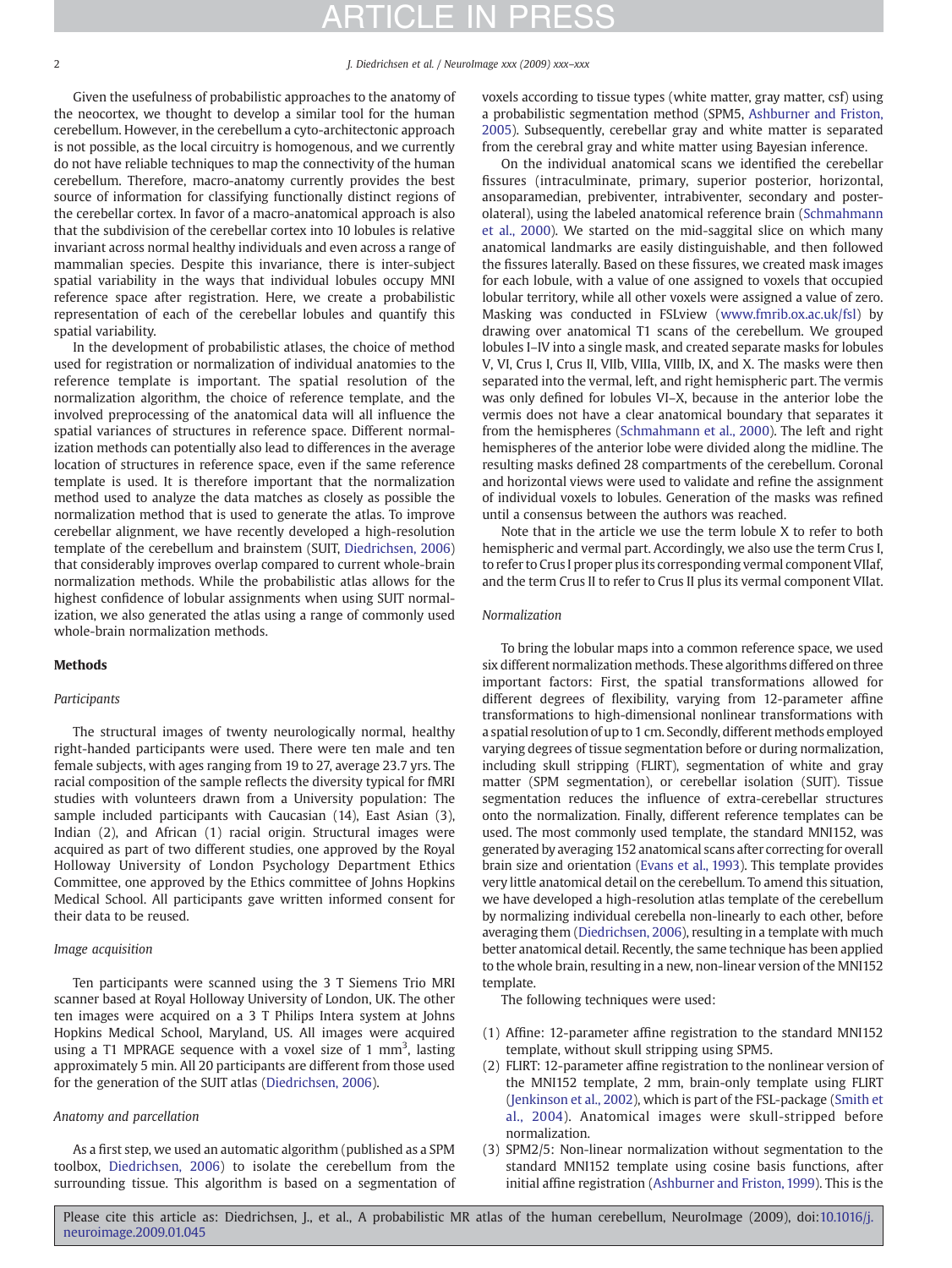standard algorithm for the "normalization" command in SPM 2/ SPM5 ([Friston et al., 1999\)](#page-7-0). We used the default parameters (smoothing of source 8 mm FWHM, 25 mm cutoff, regularization = 1, within-brain weighting image for template).

- (4) SPM segmentation: Simultaneous segmentation and normalization to the standard MNI152 template ([Ashburner and](#page-6-0) [Friston, 2005](#page-6-0)) as introduced in SPM5, again using default parameters (smoothing of source 8 mm FWHM, 25 mm cutoff, regularization = 1).
- (5) FNIRT: Non-linear normalization ([Andersson et al., 2008](#page-6-0)) as recently introduced into the FSL software package (see [http://](http://fsl.fmrib.ox.ac.uk/fsl/fnirt/) [fsl.fmrib.ox.ac.uk/fsl/fnirt/\)](http://fsl.fmrib.ox.ac.uk/fsl/fnirt/). The nonlinear version of the MNI152 whole-brain template and the default parameters for this template were used (masking within-brain tissue, wrap resolution of 10 mm, spline order 3, all as specified in the T1\_2\_MNI152\_2 mm.cnf file).
- (6) SUIT: Nonlinear normalization to the SUIT-template, using the default parameters from the SUIT toolbox ([Diedrichsen, 2006\)](#page-6-0) under SPM5 (smoothing of source 2 mm FWHM, 10 mm cutoff, regularization = 1).

### Generation of probabilistic maps

After normalization of the anatomical image, the individual lobular maps were brought into the reference space by reslicing them after the same transformation using trilinear interpolation. The resliced masks were then averaged across participants. Because the original masks contained a 1 for voxels belonging to the lobule and 0 otherwise, the average lobular maps can be directly interpreted as probability maps. We also computed maximum-probability maps, which indicate for every voxel in reference space the lobular compartment with the maximal probability. The value for voxels in which this maximal probability was smaller than 0.25 was set to zero, indicating that they most likely did not belong to cerebellar gray matter. As a measure of anatomical overlap, we found for each cerebellar voxel the probability for the compartment with the highest probability, and average these values across voxels.

#### Results

### Individual anatomy

Although individual lobules were clearly identifiable in each of the cerebella, the overall shape of the cerebellum in each subject varied markedly. This is illustrated in three individual cases in Fig. 1 (comparable coronal planes of section). For example, in some participants (e.g. Fig. 1A) lobule IX is pushed downward into the opening of the foramen magnum, whereas for the other participants (Figs. 1B, C) lobule IX is rolled inward and the neighboring lobule VIIIb forms the inferior surface of the cerebellum that extends into the mouth of the foramen magnum.

A second variable feature was the course of the ansoparamedian fissure, which defines the boundary between Crus II and VIIb. The individual cerebellum annotated by [Schmahmann et al. \(2000\)](#page-7-0) showed an interesting asymmetry: the ansoparamedian fissure joined the horizontal fissure in the left hemisphere such that Crus II was not present laterally. This was not the case in the right hemisphere. We observed this behavior only in 3 out of 50 cerebellar hemispheres, two on the left and one on the right side (for example Fig. 1B, right). On average, however, Crus II becomes markedly smaller when moving laterally, but there is little asymmetry between the hemispheres in this respect.

### Average volumes and asymmetries

To restrict the atlas to gray matter voxels, we segmented the individual scans using a probabilistic segmentation algorithm ([Ashburner](#page-6-0) [and Friston, 2005\)](#page-6-0) and only included voxels for which the probability of gray matter was higher than the probability of white matter or of CSF. Note, however, that these "gray-matter" voxels can include small stems of white matter (often $<$ 0.5 mm) as they are found in individual folia. Therefore, our estimated gray matter volume at a voxel size of 1 mm may be slightly higher than the true gray matter volume.

With this caveat, the average estimated gray matter volume was 118.86  $\text{cm}^3$  for male participants and 109.32  $\text{cm}^3$  for female participants ( $t(18)$ =1.538,  $p$ =0.142). These volumes are comparable to previous reported volumes of 112  $\text{cm}^3$  [\(Makris et al., 2005](#page-7-0)) or 108  $\text{cm}^3$  (for a group of female participants [Keuthen et al., 2007\)](#page-7-0). [Dimitrova et al. \(2006\)](#page-6-0) also reported a similar gender difference, although this study includes all of the cerebellar white matter into the volume estimation.



Fig. 1. Parcellation of three individual cerbella (A–C). White lines denote fissures, and Latin numerals the assignment to lobules.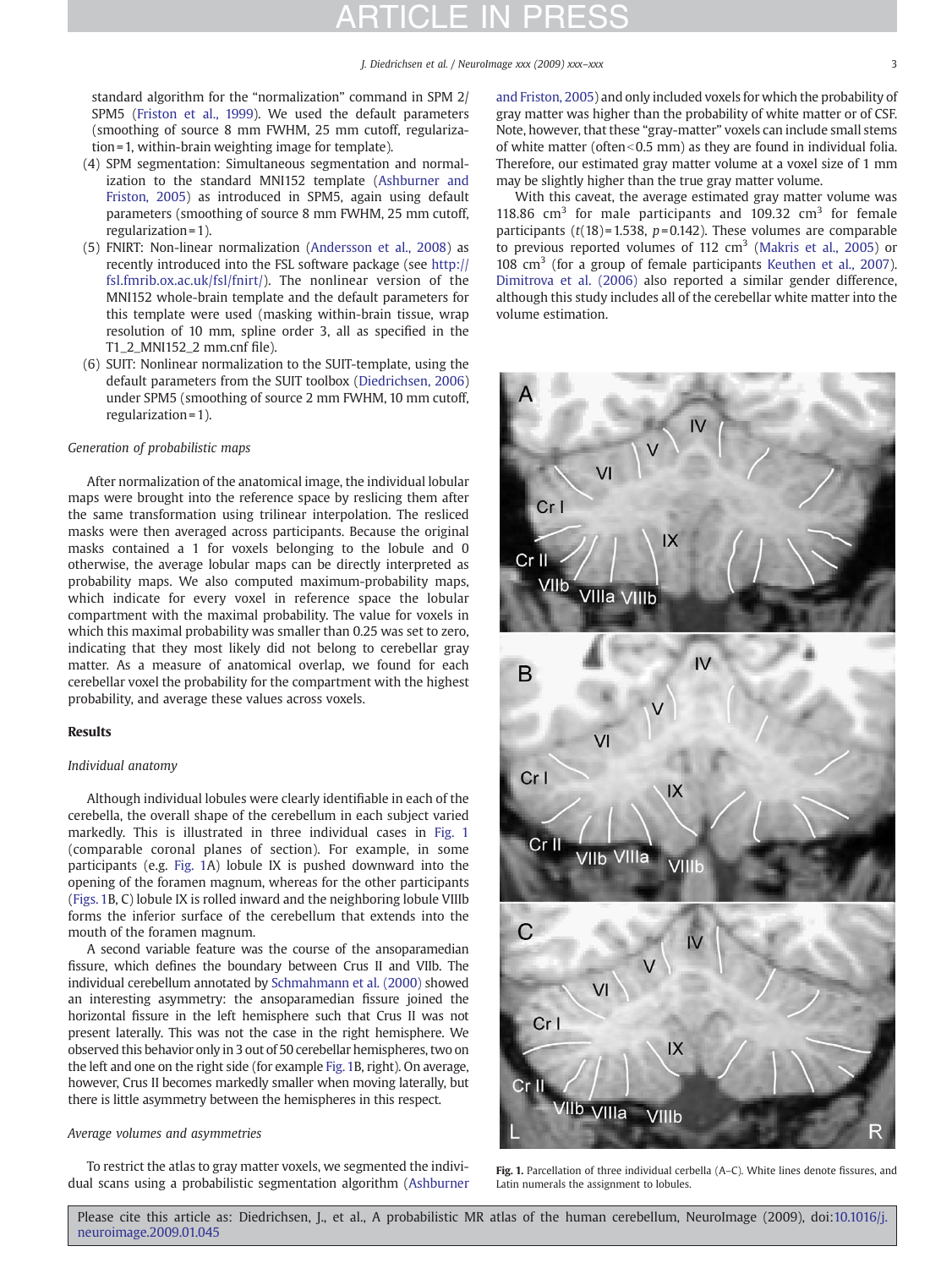4 J. Diedrichsen et al. / NeuroImage xxx (2009) xxx–xxx

| Table 1                                                                               |
|---------------------------------------------------------------------------------------|
| Mean volume (and standard deviation, SD) of lobules in percent of the total estimated |
| cerebellar gray matter volume (on average 114.09 $\text{cm}^3$ )                      |

| Lobule       | Left<br>hemisphere |           | Right<br>hemisphere |           | Vermis                   |           | Total |           | Left-right<br>asymmetry |       |
|--------------|--------------------|-----------|---------------------|-----------|--------------------------|-----------|-------|-----------|-------------------------|-------|
|              | Mean               | <b>SD</b> | Mean                | <b>SD</b> | Mean                     | <b>SD</b> | Mean  | <b>SD</b> | t(9)                    | p     |
| I IV         | 2.83               | 0.67      | 3.11                | 0.61      |                          |           | 5.94  | 1.24      | $-3.54$                 | 0.002 |
| V            | 3.35               | 0.75      | 3.35                | 0.69      | $\overline{\phantom{0}}$ |           | 6.71  | 1.36      | 0.01                    | 0.992 |
| VI           | 7.47               | 0.85      | 6.93                | 0.84      | 1.67                     | 0.31      | 16.07 | 1.80      | 5.86                    | 0.000 |
| Crus I       | 11.22              | 1.54      | 11.15               | 1.46      | 0.05                     | 0.08      | 22.42 | 2.95      | 0.52                    | 0.612 |
| Crus II      | 8.58               | 1.46      | 8.11                | 1.30      | 0.38                     | 0.12      | 17.07 | 2.46      | 1.57                    | 0.134 |
| VIIb         | 4.02               | 1.23      | 3.98                | 0.98      | 0.21                     | 0.09      | 8.21  | 1.96      | 0.14                    | 0.894 |
| <b>VIIIa</b> | 3.93               | 1.10      | 3.91                | 0.77      | 0.92                     | 0.18      | 8.75  | 1.67      | 0.09                    | 0.930 |
| VIIIb        | 3.32               | 0.38      | 3.28                | 0.47      | 0.52                     | 0.14      | 7.11  | 0.78      | 0.48                    | 0.637 |
| IX           | 2.85               | 0.76      | 2.97                | 0.71      | 0.64                     | 0.13      | 6.46  | 1.48      | $-1.97$                 | 0.063 |
| X            | 0.49               | 0.13      | 0.52                | 0.08      | 0.25                     | 0.06      | 1.26  | 0.14      | $-0.62$                 | 0.544 |
| Total        | 48.05              | 0.61      | 47.31               | 0.53      | 4.64                     | 0.45      | 100   |           | 3.19                    | 0.005 |

The vermis was not defined for the anterior lobe. The t-tests in the last column test whether the cerebellar volume was bigger on for the left or right hemisphere for that particular lobule, with positive t-values indicating greater volume on the left.

Table 1 shows a breakdown of the estimated cerebellar gray matter volume into separate compartments. The proportion of cerebellar gray matter assigned to each lobule corresponds well to previous reports ([Makris et al., 2005\)](#page-7-0). The data emphasizes the dominant size of the lobule VII, consisting of Crus I, CrusII, and VIIb. Lobule VII accounts for approximately half (47.70%) of the estimated gray matter volume of the human cerebellum, compared to approximately a quarter (24.37%) in the Capuchin monkey [\(Balsters et al., 2008\)](#page-6-0). There was no gender difference in terms of the relative lobular volumes (gender × lobule interaction  $F(9,18) = 0.369$ ).

Interestingly, we observed a significant pattern of hemispheric asymmetry in our sample. Overall, the left hemisphere of the cerebellum was larger than the right hemisphere,  $t(19) = 3.18$ ,  $p=0.005$ . While anterior lobules III and IV show bigger volume for the right than for the left hemisphere, the opposite pattern was observed in lobule VI. This asymmetry pattern has been described earlier and is possibly related to handedness [\(Snyder et al., 1995](#page-7-0)). While the left– right difference did not interact significantly with gender  $(F(1,18) =$ 2.964,  $p=0.10$ ), numerically the hemispheric asymmetry was slightly more pronounced in male than in female participants.

### Overlap after normalization

We used a number of different normalization methods to bring the individual cerebellar anatomy into a common reference space. In doing so, we could compare the quality of the overlap of cerebellar structures after normalization using these methods. Furthermore, we could also assess possible spatial biases that arise from the different normalization methods for our sample.

The average overlap of cerebellar lobules across individuals (see Methods) was 49% for affine registration without skull stripping, 57% for the standard non-linear normalization using SPM5, 61% for affine registration (FLIRT) after skull stripping, 67% after segmentation and simultaneous normalization in SPM5, 68% for nonlinear alignment in FSL (FNIRT), and 75% after normalization to the SUIT template. Thus, a marked improvement in cerebellar normalization can be obtained if only within-cerebellar tissue is considered, and if a cerebellumspecific template is employed.

The spatial distribution of the maximal probability illuminates the strength and weaknesses of intensity-based normalization methods. For normalization using SUIT (Fig. 2A), there were areas within each lobular volume in which the probability values reached 1, indicating that all subjects overlapped with the same lobule. This is naturally more pronounced for the larger lobules (Crus I and II) than for the smaller lobules one on the inferior surface of the cerebellum (VIIIa and VIIIb). However, even these lobules reached perfect overlap in the centre of the averaged representation. This demonstrates the efficacy of intensity-based 3D normalization methods for the human cerebellum. The average overlap after affine registration using FLIRT (Fig. 2B) was consistently poorer than SUIT normalization, but revealed a similar general pattern.

The resulting overlap also clearly shows which cerebellar features can be reliably normalized using intensity-based normalization, and where the technique is limited. While the primary fissures of individual brains superimpose very accurately in the vermis, the superposition becomes progressively poorer when moving laterally [\(Fig. 3\)](#page-4-0). This is because the primary fissure is well defined by intensity information on mid-saggital slices, but cannot easily be seen on more lateral slices, where one can only identify it by following the primary fissure from the vermis outward. [Table 2](#page-4-0) summarizes the average overlap for each of all



Fig. 2. Saggital, horizontal and coronal slices through combined probabilistic maps of each lobule. The colors indicate the size of the maximal probability after (A) non-linear normalization to the SUIT template and (B) affine registration (FLIRT) to the MNI152-whole brain template. A high probability reached in each compartment indicates good overlap.

Please cite this article as: Diedrichsen, J., et al., A probabilistic MR atlas of the human cerebellum, NeuroImage (2009), doi[:10.1016/j.](http://dx.doi.org/10.1016/j.neuroimage.2009.01.045) [neuroimage.2009.01.045](http://dx.doi.org/10.1016/j.neuroimage.2009.01.045)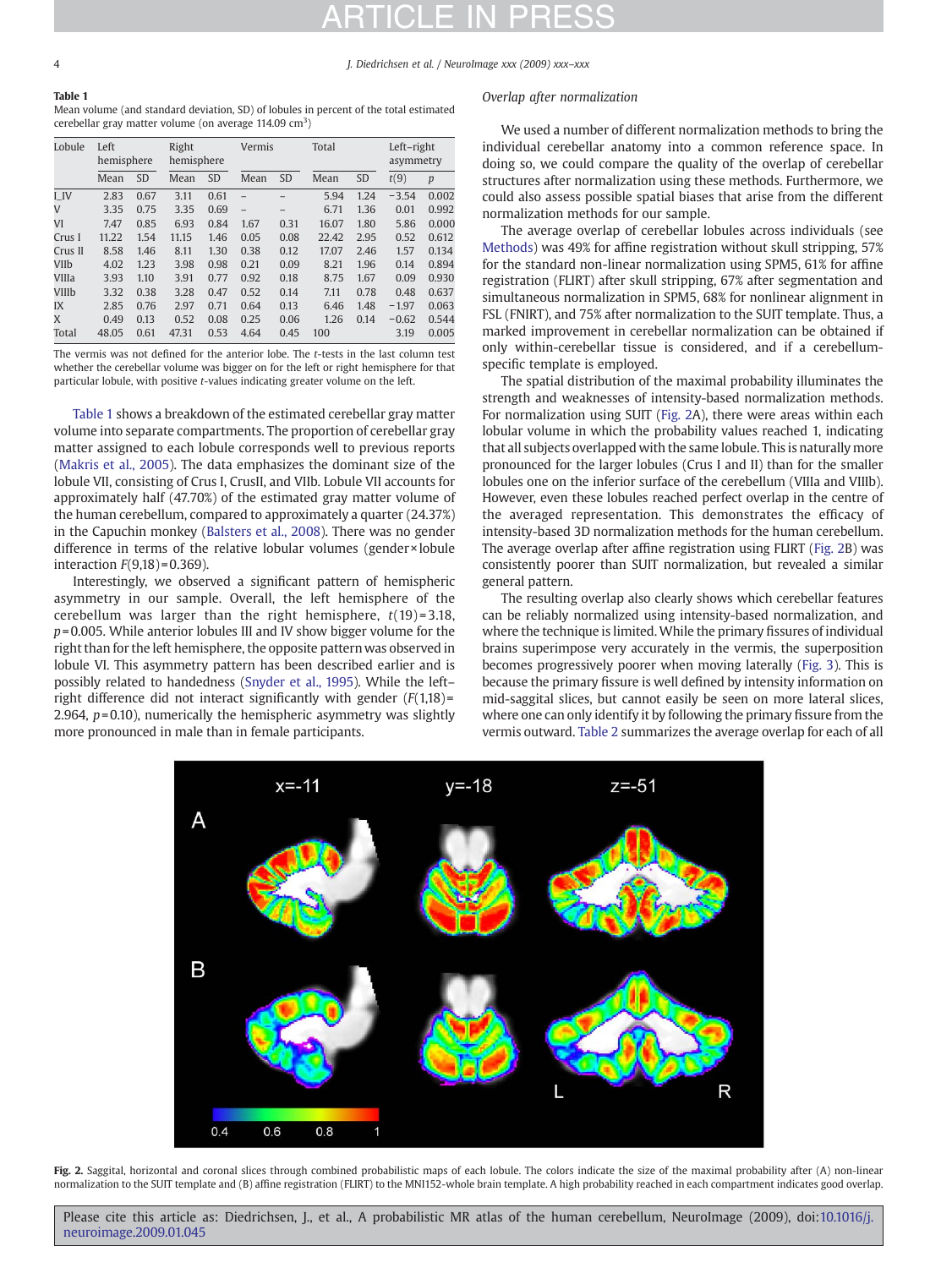J. Diedrichsen et al. / NeuroImage xxx (2009) xxx–xxx 5

<span id="page-4-0"></span>

Fig. 3. Overlap of fissures after SUIT normalization. Light green shading indicates no fissure in this voxel, a dark blue indicates that all 20 fissures overlapped in that particular voxel. Clearly visible on the horizontal slice (z=−51) is the fact that the primary fissure overlaps well in the vermis, but overlap becomes poorer when moving laterally. On the saggital (x=−11) slice one can see the good overlap for the horizontal fissure, but poorer overlap for other fissures. (For interpretation of the references to colour in this figure legend, the reader is referred to the web version of this article.)

identified fissures. After SUIT normalization, the posterior-lateral and horizontal fissures are superimposed more tightly then the fissures in the inferior cerebellum, partly because these latter fissures are not as well defined by intensity information. Similar differences between fissures are also found using affine normalization (FLIRT, see Table 2), indicating that partly these differences are also caused by differences in the anatomical variability of fissures.

To assess the correspondence between different normalization methods, we compared the probability-maps for the five main normalization methods we applied here. Fig. 4 shows the outline of the averaged cerebellum on a coronal slice after normalization with different methods. As reported previously [\(Diedrichsen, 2006\)](#page-6-0), nonlinear normalization as implemented as a standard in SPM2/5 leads on average to a cerebellar representation that is elongated in the zdirection compared to other methods. In contrast, other normalization methods (FLIRT, FNIRT, SPM segmentation, SUIT) are in good spatial correspondence. The best agreement for any pair of these three methods existed between SUIT and FNIRT, with only 1.75% of the voxels in the cerebellar volume assigned to different compartments. This indicates that the latter four normalization methods, three of which are using a different reference template, are reasonably unbiased in relation to each other.

### Probabilistic atlases

The resulting probabilistic atlas(es) consist of a set of 28 probabilistic maps indicating the likelihood that a certain voxel in reference space belongs to each lobular compartment. As a summary, we also computed a maximum-probability map, which indicates the compartment that has the highest probability. We calculated these maps directly from the normalized, unsmoothed probability maps.

Strictly speaking, the use of a probabilistic atlas is only valid when the functional or anatomical data is analyzed using the same

#### Table 2

Average overlap of reconstructed fissures after affine (FLIRT) and nonlinear (SUIT) normalization

| Fissure            | Overlap after FLIRT<br>normalization | Overlap after SUIT<br>normalization |  |  |
|--------------------|--------------------------------------|-------------------------------------|--|--|
| Intraculminate     | 12.6%                                | 19.4%                               |  |  |
| Primary            | 10.4%                                | 17.5%                               |  |  |
| Superior posterior | 12.1%                                | 22.6%                               |  |  |
| Horizontal         | 11.1%                                | 23.8%                               |  |  |
| Ansoparamedian     | 11.9%                                | 18.02%                              |  |  |
| Prebiventer        | 11.9%                                | 18.05%                              |  |  |
| Intrabiventer      | 10.9%                                | 18.8%                               |  |  |
| Secondary          | 12.5%                                | 19.9%                               |  |  |
| Postero-lateral    | 14.0%                                | 25.2%                               |  |  |

The overlap is calculated as the percentage of participants, for whom the surface of a given fissure ran through a given 1 × 1 × 1 mm voxel, averaged over all the voxels, which contained the fissure of at least 1 participant.

normalization method that had been employed for the generation of the atlas. Simply relying on the fact that the data is in "MNI Space" is insufficient. As shown, the non-linear normalization as implemented in SPM2/5 leads to a mean cerebellum that is systematically elongated in the z-direction by approximately 1 cm. We publish the atlas for this normalization method, because we think it will prove useful for the interpretation of existing imaging studies. For new cerebellar studies, however, we would discourage the use of this normalization method, because of its spatial bias and its inferior performance in terms of overlap. The other normalization methods led to unbiased results and only differ in terms of the certainty of the lobular assignment. FNIRT and segmentation and normalization in SPM5 led to similar results and we therefore provide only one version of the atlas for these two method. A separate atlas is published for the SUIT method, which resulted in the best overlap after normalization.

To view and to employ probabilistic atlases to anatomical and functional imaging data, a number of different tools have been developed over recent years. These include the atlas widget in FSLView ([Smith et al., 2004](#page-7-0)), maximum-probability-maps in MRICroN ([Rorden, 2007\)](#page-7-0), and the Anatomy toolbox in SPM ([Eickhoff et al.,](#page-7-0) [2005\)](#page-7-0). To maximize the utility of the atlas, we have prepared versions in formats that are compatible with these three utilities (see [http://](http://www.bangor.ac.uk/~pss412/imaging/propatlas.htm) www.bangor.ac.uk/∼[pss412/imaging/propatlas.htm\)](http://www.bangor.ac.uk/~pss412/imaging/propatlas.htm). [Fig. 5](#page-5-0) shows an example of how the atlas can be used with MRICroN to assign an anatomical label to a functional activation in a group analysis.



Fig. 4. Correspondence between different normalization methods. Shown is outline of the mean cerebellum in atlas space, thresholded at a 0.5 probability for being in any lobular compartment for a coronal slice (y=−62 mm).While linear (FLIRT) and non-linear (FNIRT) normalization in FSL, SUIT, and normalization and segmentation in SPM5 (SPM5 Segment) lead to mutually unbiased results, the standard nonlinear normalization (SPM2/5) results in an elongated cerebellum.

### Please cite this article as: Diedrichsen, J., et al., A probabilistic MR atlas of the human cerebellum, NeuroImage (2009), doi:[10.1016/j.](http://dx.doi.org/10.1016/j.neuroimage.2009.01.045) [neuroimage.2009.01.045](http://dx.doi.org/10.1016/j.neuroimage.2009.01.045)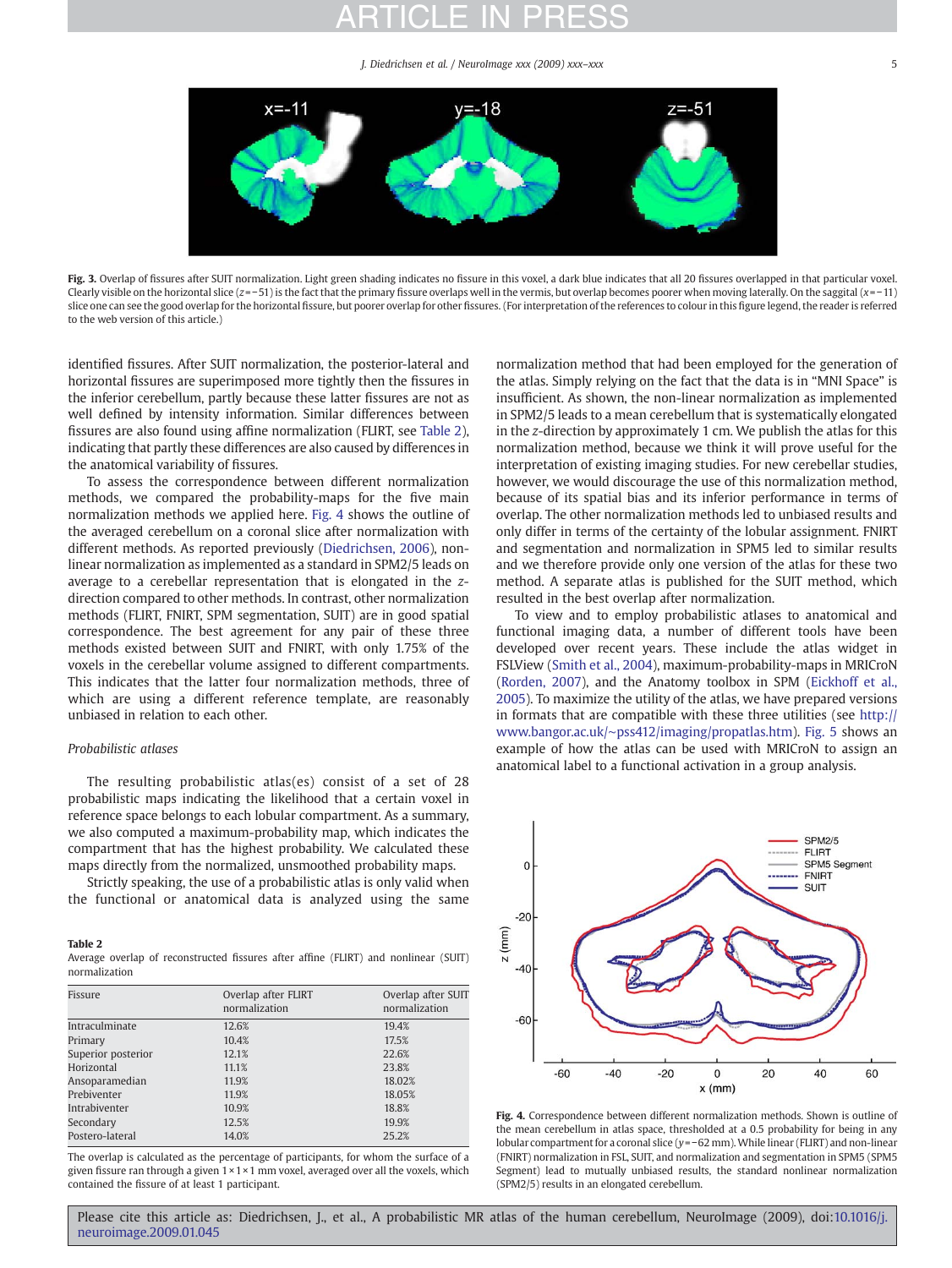<span id="page-5-0"></span>6 J. Diedrichsen et al. / NeuroImage xxx (2009) xxx–xxx



Fig. 5. Assignment of lobular labels to foci of activations from a group study using the probabilistic atlas for MRICroN ([Rorden, 2007](#page-7-0)) and the cerebellum-only atlas template [\(Diedrichsen,](#page-6-0) [2006](#page-6-0)). Upper window shows a color-coded map of the lobule with the maximum probability. The bar below the window denotes the position in SUIT space (16, −58, −49), the name of the lobule (VIIIb, right hemisphere), and the size of that probability (89%). The lower window shows group activation map of right arm movement. (For interpretation of the references to colour in this figure legend, the reader is referred to the web version of this article.)

### Example of the use of ROIs defined by the maximal-probability-map

To further demonstrate the potential utility of probabilistic atlases, we employed here ROIs defined by the maximum-probability map to functional imaging data. Two groups of participants made either left or right arm reaching movements using a MRI-compatible robotic manipulandum [\(Diedrichsen et al., 2007\)](#page-6-0). Based on the maximum probability maps of the atlas in SUIT space, each voxel was assigned one of 28 cerebellar compartments, and the average percent signal change for each of these ROIs was extracted for each participant [\(Fig. 6](#page-6-0)). Activity was observed in the anterior lobe, strictly ipsilateral to the arm movement. Lobule VI showed more bilateral activation, possibly indicating that lobule VI, although it receives direct input from primary motor cortex, may also get input from premotor and parietal regions, which usually show bilateral activation during unimanual movements. Congruent with this notion lobule VI has been shown to have role in movement preparation ([Hulsmann et al., 2003\)](#page-7-0). The hemispheres of Crus I and II were hardly activated, while strong activity was observed in the vermis of lobule VII, possibly related to an involvement in eye movement ([Baizer et al., 1999\)](#page-6-0). Finally, in the inferior cerebellum, activity was observed in the secondary motor representation, including lobules VIIb, VIIIa [\(Kelly and Strick, 2003](#page-7-0)) and possibly also VIIIb. Here the activity was biased towards the ipsilateral side as well, however, this was less pronounced than in the primary motor representation of the anterior lobe. In sum, ROIs defined by maximum probability maps provide a detailed and efficient way to summarize functional data.

#### **Discussion**

The cerebellar atlas developed here relies on macro-anatomical landmarks to distinguish different lobules in the human cerebellum, following the current consensus in nomenclature ([Schmahmann et al.,](#page-7-0) [2000](#page-7-0)). This approach contrasts with recent probabilistic atlases of the human neocortex that are based on cytoarchitectonic information ([Amunts and Zilles, 2001; Toga et al., 2006\)](#page-6-0). While there are some chemical markers that indicate a compartmentalization of the cerebellum ([Herrup and Kuemerle, 1997\)](#page-7-0), these markers mostly divide the cerebellum in a set of parasaggital zones. There are no known markers applicable in humans that would distinguish areas of different functional connectivity. A purely macro-anatomical approach is also more feasible in the cerebellum than in the neocortex, given that the overall cerebellar structure, the number and form of major fissures, is highly consistent across individuals. The extent to which lobular boundaries reflect borders in input–output relations has been informed by a few studies ([Kelly and Strick, 2003\)](#page-7-0) but is an important question for further research.

While the MRI atlas of the human cerebellum [\(Schmahmann et al.,](#page-7-0) [2000](#page-7-0)) was a major step forward, only a probabilistic atlas based on multiple individuals can serve as a valid reference for lobular assignments to group-normalized data. It also provides a measure of the certainty with which assignments can be made. The importance of a valid atlas becomes especially clear when taking into account the differences in normalization methods that are currently in use. While four of the normalization methods (FLIRT, FNIRT, SPM5 with concurrent segmentation and SUIT) had a high degree of agreement, the non-linear normalization without segmentation (standard normalization in SPM2 and SPM5) led to a significant spatial bias. This fact needs to be taken into consideration both when choosing an anatomical reference for a particular study, but also when performing meta-analyses to integrate results across different studies that utilize different normalization methods.

We hope that the new atlas(es) will be a useful tool for further research into the structure and function of the human cerebellum. Primarily, the atlas can serve as an unbiased reference to assign lobular labels to the foci of activation in group analyses of MRI studies. In an ideal world, one would of course prefer if all researchers would determine lobular boundaries on each of the individuals studied (e.g. [Desmond](#page-6-0) [et al., 1997](#page-6-0)), and make lobular assignment based on this information. However, such procedure is work intensive and requires a considerable level of anatomical expertise and training, and is consequently not very often employed for group MRI studies. Instead researchers often make lobular assignments based on anatomical information from a single individual, or they rely on an atlas reference template that does not have enough anatomical detail to determine lobular boundaries reliably. In these cases the probabilistic atlas will reduce the risk of localization errors by providing researchers with a valid and unbiased anatomical reference. In short, we hope the atlas will widen the access to detailed cerebellar anatomy to non-expert investigators.

Please cite this article as: Diedrichsen, J., et al., A probabilistic MR atlas of the human cerebellum, NeuroImage (2009), doi[:10.1016/j.](http://dx.doi.org/10.1016/j.neuroimage.2009.01.045) [neuroimage.2009.01.045](http://dx.doi.org/10.1016/j.neuroimage.2009.01.045)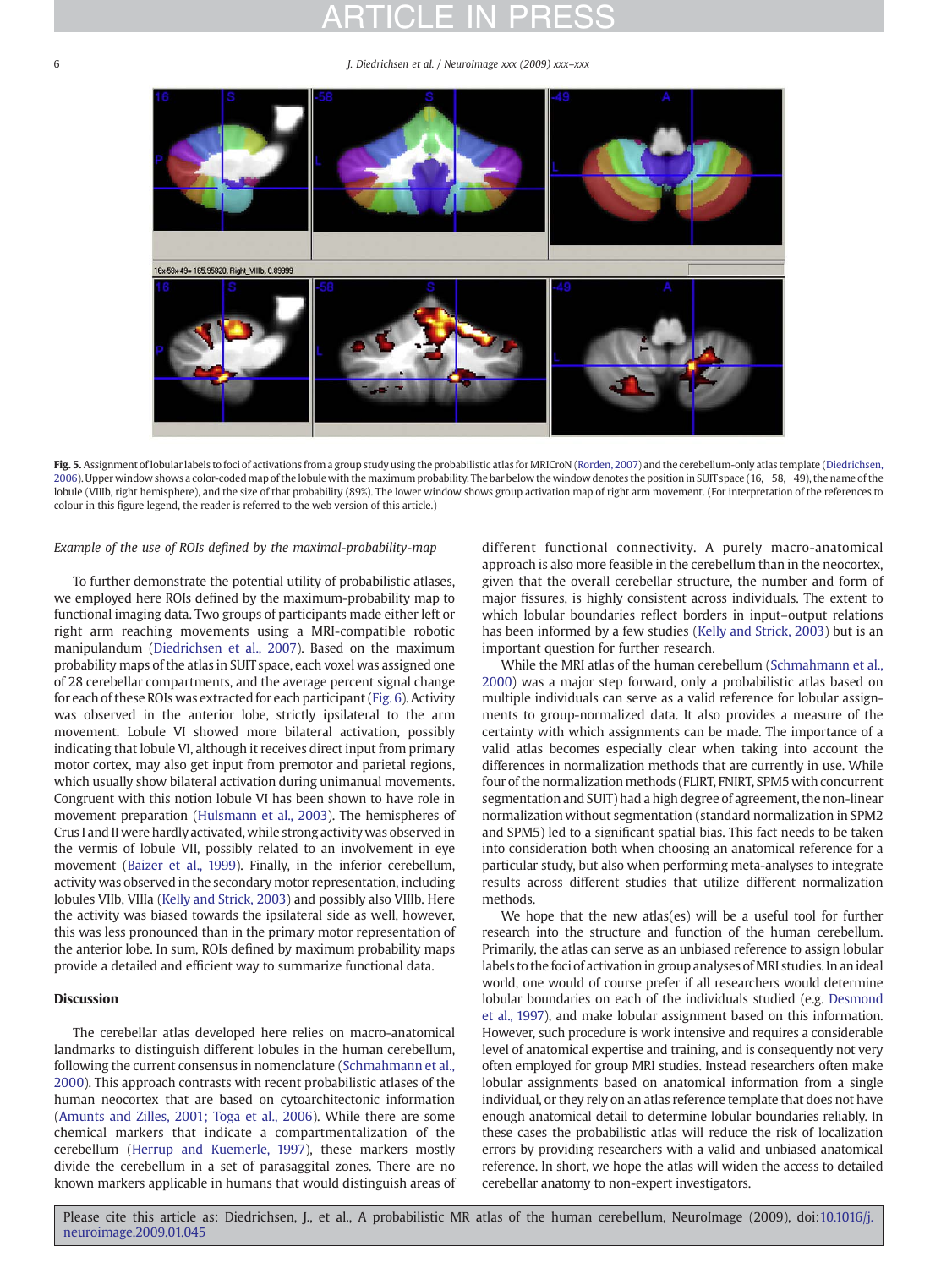J. Diedrichsen et al. / NeuroImage xxx (2009) xxx-xxx

<span id="page-6-0"></span>

Fig. 6. Functional analysis using regions-of-interest defined by maximal probability maps. The bars indicate average percent signal change during left or right arm pointing movements for the left hemisphere (L), vermis (V) and right hemisphere (R) of each cerebellar lobule.

Secondly, probabilistic atlases also quantify the degree of certainty with which anatomical assignment can be made. This allows us to critically evaluate and integrate empirical evidence. At the same time, the certainty measures provide a comparison of different commonlyused normalization methods. Here we found that cerebellum-only normalization as implemented in SUIT (Diedrichsen, 2006) outperformed all whole-brain normalization methods, even when compared to a normalization method that uses a comparable resolution of nonlinear deformation (1 cm), and a nonlinear template with good anatomical details of the cerebellar lobules (FNIRT). This suggests that the prior automated separation of cerebellar and cerebral gray matter maybe beneficial for the quality of normalization. However, it is possible that other differences between the methods, such as the exact choice of regularization parameters, may influence these results. While investigating all factors that determine the quality of cerebellar overlap after normalization is beyond the scope of this paper, we suggest that this the data set can serve as an important benchmark test for future normalization and parcellation algorithms.

Third, the atlas can be used to define regions-of-interest based on maximum-probability maps ([Eickhoff et al., 2006\)](#page-7-0). As shown here for the example of functional activations elicited by arm-movements, these ROIs allow for a valid and fast way of extracting data for a group of participants from predefined areas. This can be done not only for functional data, but also for structural data such as that used for voxelbased morphometry (VBM, Ashburner and Friston, 2000) and for lesion analysis ([Rorden and Brett, 2001\)](#page-7-0). This technique has the distinct advantage to allow testing of a-priori defined hypotheses without the need to correct for multiple tests.

Finally, while our results show the strength of automatic intensitybased normalization methods, they also point to limitations: for some fissures (e.g. the lateral aspects of the primary fissures), these methods fail achieve a good registration between individuals. Therefore, for some detailed studies of cerebellar anatomy or pathology it may still be necessary to employ hand-parcellation or semi-automatic algorithms that assign voxels to lobules based on detailed information about the course of the fissures ([Makris et al., 2003; Makris et al., 2005](#page-7-0)). The probabilistic atlas can serve as a prior probability map to improve the ease and speed of such methods.With the atlas we also publish a Matlab function that allows the deformation of the maximum probability maps into the individual anatomical space. These maps then can serve as a starting point for manual segmentation, saving considerable effort.

We hope that the class of probabilistic atlases of the human cerebellum will be a generally useful tool and help to improve our knowledge about the functional heterogeneity of this fascinating part of the brain. Various versions of the atlas based on different normalization methods and image analysis packages are available at http://www.bangor.ac.uk/∼[pss412/imaging/propatlas.htm](http://www.bangor.ac.uk/~pss412/imaging/propatlas.htm).

### Acknowledgments

The work was supported by Grants from the National Science Foundation (BSC 0726685, to JD), and the Biological Sciences Research Council (to NR). JHB was supported by RHUL-SGUL joint scholarship awarded to NR; EC supported by Welcome Trust Vacation Scholarship to NR and EC. We thank John Schlerf for helpful comments.

#### References

- Amunts, K., Zilles, K., 2001. Advances in cytoarchitectonic mapping of the human cerebral cortex. Neuroimaging Clin. N. Am. 11, 151–169 vii.
- Andersson, J.L., Smith, S.M., Jenkinson, M., 2008. FNIRT— FMRIB's non-linear image registration tool. Poster presented at the annual meeting of the Organization Hum. Brain Mapp., Melbourne, Australia.
- Ashburner, J., Friston, K.J., 1999. Nonlinear spatial normalization using basis functions. Hum. Brain Mapp. 7, 254–266.
- Ashburner, J., Friston, K.J., 2000. Voxel-based morphometry—the methods. Neuroimage 11, 805–821.
- Ashburner, J., Friston, K.J., 2005. Unified segmentation. NeuroImage 26, 839–851.
- Baizer, J.S., Kralj-Hans, I., Glickstein, M., 1999. Cerebellar lesions and prism adaptation in macaque monkeys. J. Neurophysiol. 81, 1960–1965.
- Balsters, J.H., Cussans, E., Diedrichsen, J., Philips, K., Preuss, T.M., Rilling, J.K., Ramnani, N., 2008. Evolution of the cerebellar cortex: selective expansion of prefrontal projecting lobules. Poster presented at the annual meeting of the Organization Hum. Brain Mapp., Melbourne, Australia.
- Desmond, J.E., Gabrieli, J.D., Wagner, A.D., Ginier, B.L., Glover, G.H., 1997. Lobular patterns of cerebellar activation in verbal working-memory and finger-tapping tasks as revealed by functional MRI. J. Neurosci. 17, 9675–9685.
- Diedrichsen, J., 2006. A spatially unbiased atlas template of the human cerebellum. NeuroImage 33, 127–138.
- Diedrichsen, J., Criscimagna-Hemminger, S.E., Shadmehr, R., 2007. Dissociating timing and coordination as functions of the cerebellum. J. Neurosci. 27, 6291–6301.
- Dimitrova, A., Zeljko, D., Schwarze, F., Maschke, M., Gerwig, M., Frings, M., Beck, A., Aurich, V., Forsting, M., Timmann, D., 2006. Probabilistic 3D MRI atlas of the human cerebellar dentate/interposed nuclei. NeuroImage 30, 12–25.

Please cite this article as: Diedrichsen, J., et al., A probabilistic MR atlas of the human cerebellum, NeuroImage (2009), doi:[10.1016/j.](http://dx.doi.org/10.1016/j.neuroimage.2009.01.045) [neuroimage.2009.01.045](http://dx.doi.org/10.1016/j.neuroimage.2009.01.045)